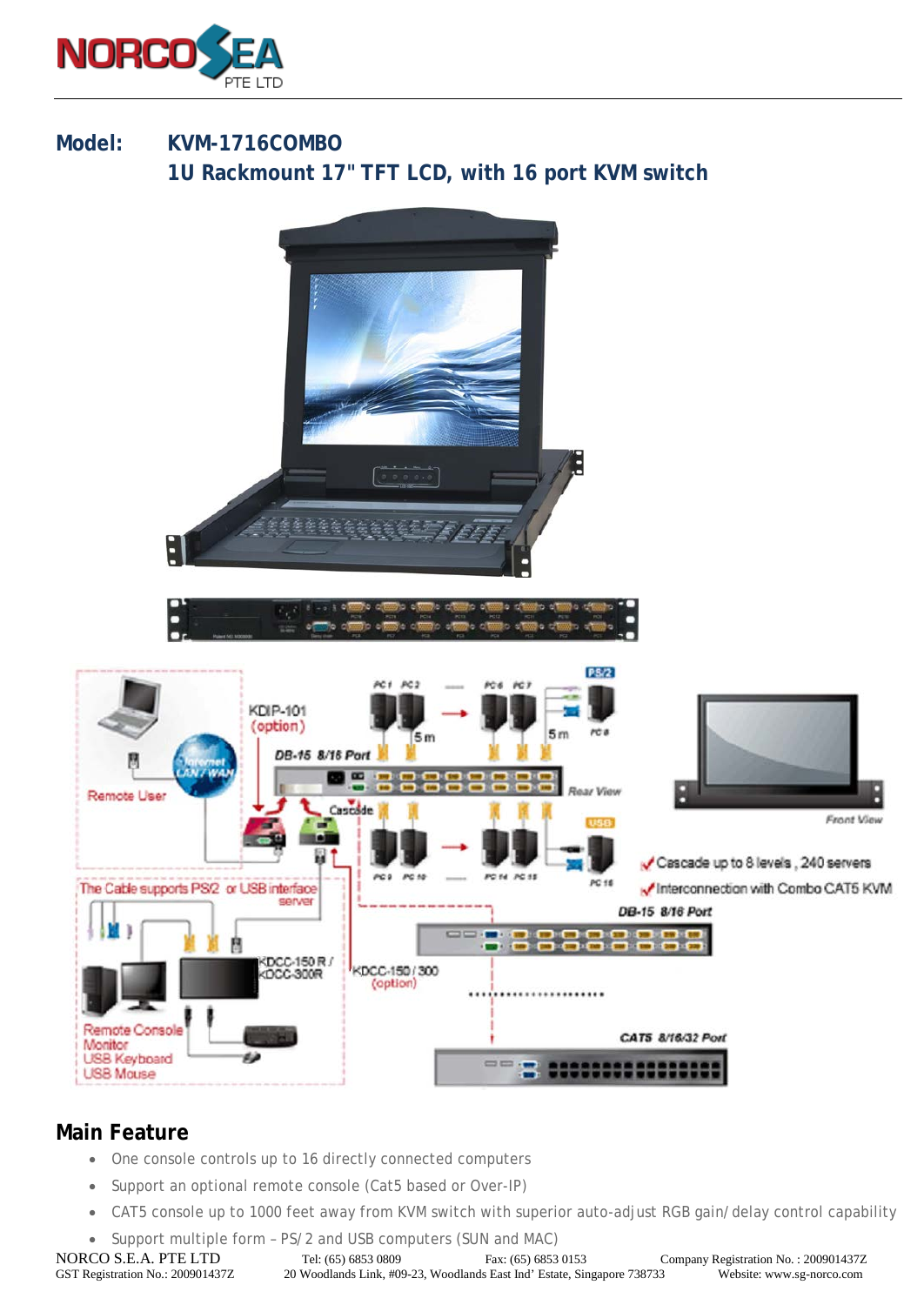

- Support DOS, Windows, Netware, Unix, Linux, Mac OS
- Hot Pluggable Add or remove connected PCs without having to power down the KVM switch or PCs.
- Superior video quality Up To 1280 x 1024, DDC2B (Display Data Channel Standard, Level 2B)
- No software required easy PC selection via Push Buttons, Hot Keys or OSD (on screen display)
- Support Daisy Chaining up to 7 additional units
- Auto Scan Mode for monitoring PCs
- Firmware upgradeable for staying compatible with new coming computers
- Metal case, rack mountable Support DDC2B for all ports

| Specification                                                        |                              |                                                                                                                                                    |  |
|----------------------------------------------------------------------|------------------------------|----------------------------------------------------------------------------------------------------------------------------------------------------|--|
| <b>Product Model</b>                                                 |                              | KVM-1716COMBO                                                                                                                                      |  |
| <b>LCD</b>                                                           | Size                         | $17"$ TFT                                                                                                                                          |  |
|                                                                      | Resolution                   | 1280 X 1024                                                                                                                                        |  |
|                                                                      | Max. color                   | 16.7M                                                                                                                                              |  |
|                                                                      | Luminance                    | 300 cd/m2                                                                                                                                          |  |
|                                                                      | <b>View Angel</b>            | $178^{\circ}$ (H), $178^{\circ}$ (V)                                                                                                               |  |
|                                                                      | <b>Pixel Pitch</b>           | 0.264 x 0.264 mm                                                                                                                                   |  |
|                                                                      | <b>Contrast Ratio</b>        | 1000:1                                                                                                                                             |  |
| Computer<br>Connections                                              | Direct                       | 16                                                                                                                                                 |  |
|                                                                      | Maximum                      | 128                                                                                                                                                |  |
| <b>Computer Port Selection</b>                                       |                              | OSD, Hot Key, Push Button                                                                                                                          |  |
| Connector                                                            | Power                        | <b>AC</b> Inlet                                                                                                                                    |  |
|                                                                      | Computer                     | HDB 15 Female                                                                                                                                      |  |
|                                                                      | Daisy Chain                  | HDB 15 Female                                                                                                                                      |  |
|                                                                      | <b>Console Port</b>          | Plus one Optional Modules: Selectable CAT5-Based or IP-Based Remote Console                                                                        |  |
| CAT5-Based Remote Transmit / Receive Module<br>(KDCC-300T/KDCC-300R) |                              | RJ-45 Connector CAT5 console up to 1000 feet away from KVM switch with<br>superior auto-adjust RGB gain/delay control capability                   |  |
| IP-Based Remote Console Module (KDIP-101)                            |                              | RJ-45 8P8C for 10/100M Ethernet DB-9 pin male for Modem, Null modem and<br>serial power Control Mini USB 2.0 receptacle                            |  |
| LEDs                                                                 | Port                         | 16                                                                                                                                                 |  |
|                                                                      | Power                        | $\mathbf{1}$                                                                                                                                       |  |
| Button / Switch                                                      | Power Switch                 | Rock Switch                                                                                                                                        |  |
|                                                                      | <b>LCD Adjustment</b>        | <b>Button</b>                                                                                                                                      |  |
| Hotkey                                                               |                              | Provide various Hotkey (Scroll-Lock/ Cap-Lock/ Num-Lock/ Alt/ Ctrl/ Win)                                                                           |  |
| Auto-Scan Intervals                                                  |                              | $5 - 99$ Sec.                                                                                                                                      |  |
| Keyboard / mouse Emulation                                           |                              | PS/2                                                                                                                                               |  |
| Video Resolution (Local Console)                                     |                              | 1280 x 1024                                                                                                                                        |  |
| Video Resolution (Remote Console)                                    |                              | 1600 x 1200 for CAT5-Based 500 feet remote console, 1024 x 768 for CAT5-Based<br>1000 feet remote console, 1600 x 1200 for IP-Based remote console |  |
| Power Input Rating                                                   |                              | 100-240VAC; 50/60Hz; 1A                                                                                                                            |  |
| Power Consumption                                                    |                              | 37W                                                                                                                                                |  |
| Environment                                                          | <b>Operating Temperature</b> | $0-50^{\circ}$ C                                                                                                                                   |  |